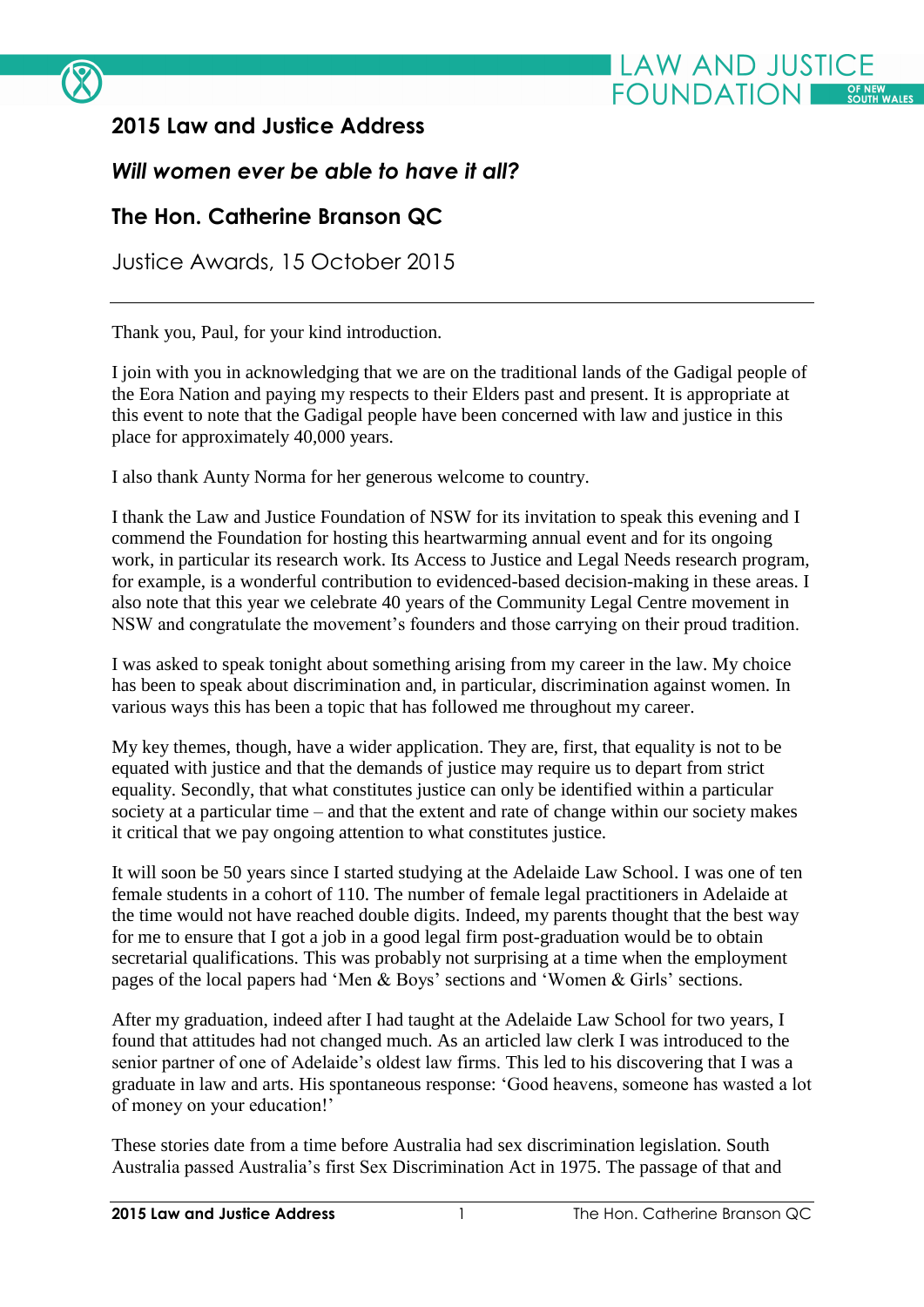subsequent legislation helped change attitudes but change didn't come quickly and even today it is far from complete.

We need to remember the aim of that early legislation. Women were fighting to be treated the same way that men were treated. That was the injustice that they had experienced – being excluded from certain types of work simply because they were women.

Remember the case of Deborah Wardley<sup>i</sup>, the first sex discrimination case to reach the High Court? This case illustrates the kind of discrimination being experienced by women in the late 1970s. Deborah was a general aviation flying instructor. After being rejected for Ansett Airlines' pilot training for two years, she complained to the Victorian Equal Opportunity Board. Ansett Airlines acknowledged that it had a policy of only employing male pilots claiming that women's menstrual cycles made them unsuitable to fly passenger planes. Incidentally, one of the joys of my early career was appearing in the High Court as junior counsel for South Australia intervening to support Deborah Wardley.

The early sex discrimination legislation was, unsurprisingly, not enough to ensure substantive equality for all women. It principally assisted women (like me) who for one reason or another were not filling the traditional female roles of bearing and nurturing children and caring for family members.

I illustrated this point in 2003 in an address to a Feminist Legal Academics Workshop. I compared the circumstances of the then female members of the Federal Court and the Supreme Court of NSW with those of the then male judges of the Federal Court resident in Sydney. Of the ten women in my sample only four were married and only three had children. Of the three who had children, only two had pursued a traditional career at the bar and each of them had done so with full-time paid domestic help. By contrast, all but one of the 15 males in my sample was married and the other had been married and was then living in a marriage-like relationship. All but two of the men had children and none had full-time paid domestic help while his children were at home – presumably because that was where his wife was to be found.

This illustrates what we know to be true  $-$  if you treat equally those who in a significant respect are not equal, you will not see equality of outcomes. Although some efforts have been made more recently to address the difficulties that women face in accommodating work and family responsibilities it is plain that those efforts have not been sufficient to achieve an even playing field.

The Workplace Gender Equality Agency has reported that the representation of women steadily declines when moving up the management levels with women comprising only 26% of key management personnel; one third of employers have no women who are key management personnel; and the gender pay gap for full-time base remuneration is 19.9% and 24.7% if full-time total remuneration is measured. ii The former Sex Discrimination Commissioner has recently pointed out that fewer big Australian companies are run by women than by men called Peter.

Over 60% of law graduates are women but only 28% of the total Australian judiciary are female.<sup>iii</sup> More than half of academic staff in Australia's universities are female but just over a third of staff above the level of senior lecturer are female.<sup>iv</sup>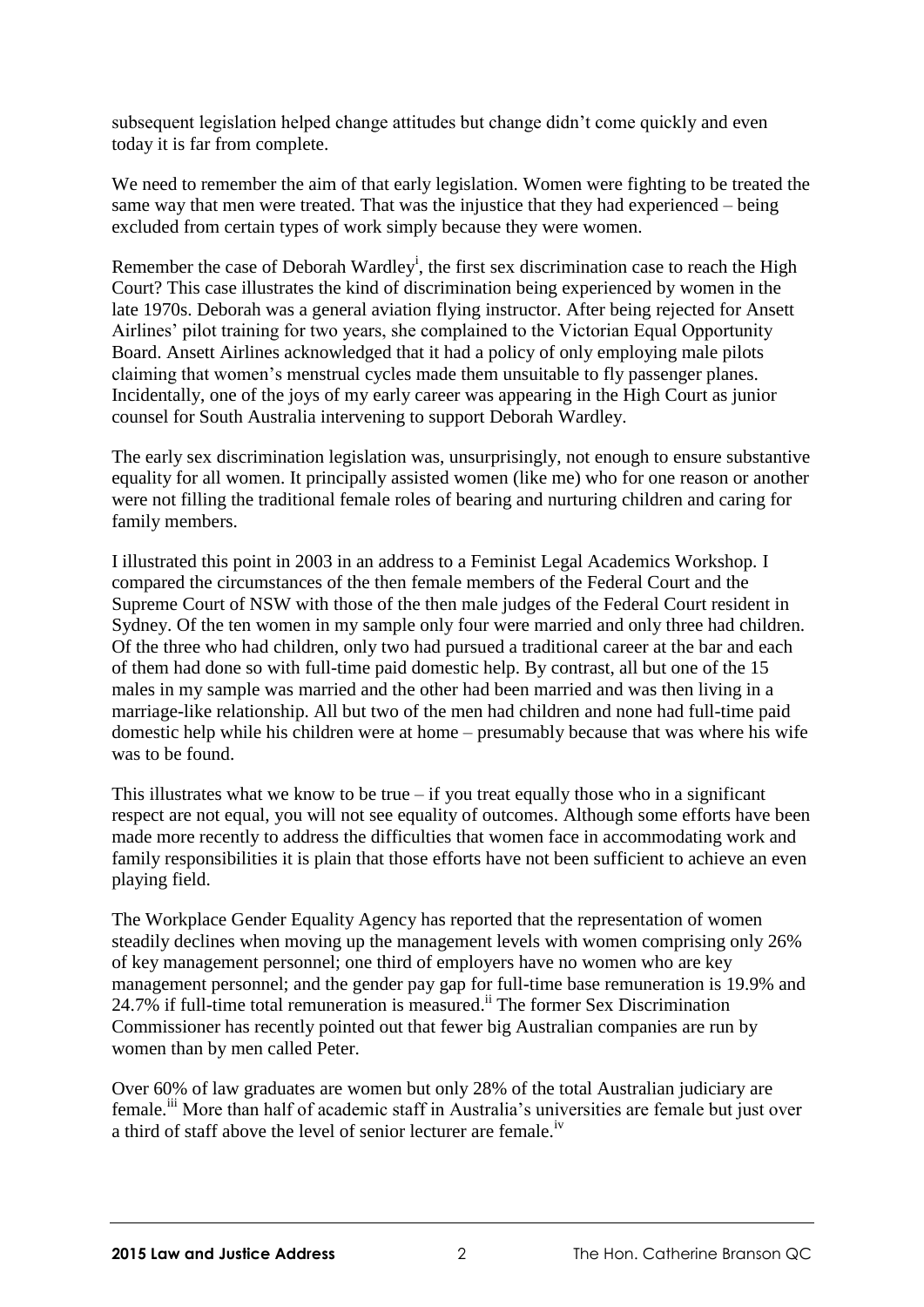Unsurprisingly, there is a significant gender gap in retirement savings with many women living their final years in poverty. The average superannuation payout for women is approximately a third of that for men.

These are the outcomes after we have removed formal barriers to women entering paid work, after we have enacted laws proscribing sex discrimination and laws providing for maternity leave and subsidised childcare and as we are starting to attend to the workplace consequences of domestic violence.

It is now recognised that working women are a national productivity imperative. They should not face serious financial and other penalties for also undertaking the caring work that is vital to our society.

So what is to be done? This takes me to my first key theme. We tend to think of the fight against discrimination as a fight for equality. In one sense, of course, it is but more fundamentally it is a fight for justice. $\overline{v}$ 

We accept in many areas that the national interest is advanced by laws that impact differently on those whose circumstances are not the same. Few object to the rich and the poor paying income tax calculated at different rates; few complain that veterans and their dependents enjoy favourable medical and social security benefits when compared with the general population; few argue against businesses being required to make reasonable adjustments to employ persons with disability. We see the justice of these measures even though they depart from strict equality.

We need to be alert to the need for other departures from strict equality in the interests of justice. Such departures might include things like compensating women, perhaps through special payments into their superannuation accounts, for their time away from full-time work and targeted mentoring programs for women that keep them in touch with their workplaces while they are on maternity leave. Others will be better equipped than me to think of the full range of possible initiatives.

This takes me to my second theme: that as society changes what constitutes justice will also change.

When I entered the workforce, women were uncontestably outsiders in the law. It was not uncommon back in the late 1970s and early 1980s for me to be asked with barely concealed antagonism: 'Why do you want to do this? My wife wouldn't want to be working here, I wouldn't want my daughter doing what you are doing'. The implicit message was intended to be derogatory: what you are doing is not feminine; you are not the sort of woman that is attractive to men. It was not only men who were antagonistic to female professional success. Shortly after becoming senior counsel, I was introduced to the wife of a very senior silk at the NSW Bar. She immediately accused me of being one of those women planning to take the jobs that should go to her sons.

If one is seen as an outsider it is not easy to get the rules changed to accommodate your needs – you are not the norm, your experiences are not the experiences that matter. You are unlikely to be seen to be one to whom justice is due.

We tend in Australia to think of ourselves as generous, fair-minded and democratic. No doubt this is in large measure true – but our national ethos, our national mythology, has focused on